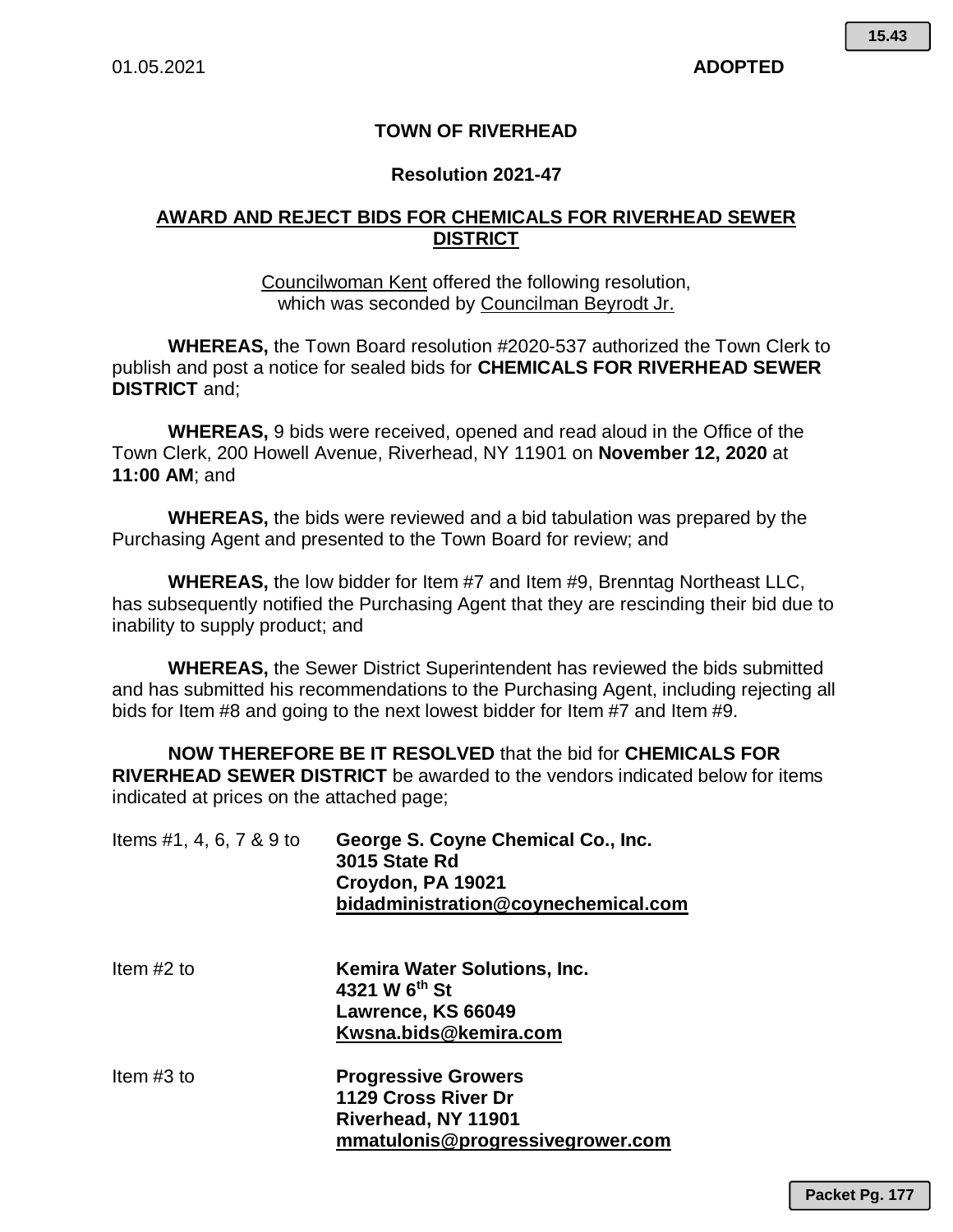#### Item #5 to **Shannon Chemical Corp. PO Box 376 Malverne, PA 19355 dcflynn@shannonchem.com**

**BE IT FURTHER RESOLVED,** that the Town Board rejects all bids for Item #8; and

**BE IT FURTHER RESOLVED,** that the Town Clerk be and is hereby authorized to forward a copy of this resolution to all vendors listed above, the Purchasing Department and the Sewer District; and

**BE IT FURTHER RESOLVED** that all Town Hall Departments may review and obtain a copy of this resolution from the electronic storage device and, if needed, a certified copy of same may be obtained from the Office of the Town Clerk.

# **THE VOTE**

| <b>RESULT:</b> | <b>ADOPTED [UNANIMOUS]</b>                                    |
|----------------|---------------------------------------------------------------|
| <b>MOVER:</b>  | Catherine Kent, Councilwoman                                  |
|                | <b>SECONDER:</b> Frank Beyrodt Jr., Councilman                |
| AYES:          | Yvette Aquiar, Tim Hubbard, Catherine Kent, Frank Beyrodt Jr. |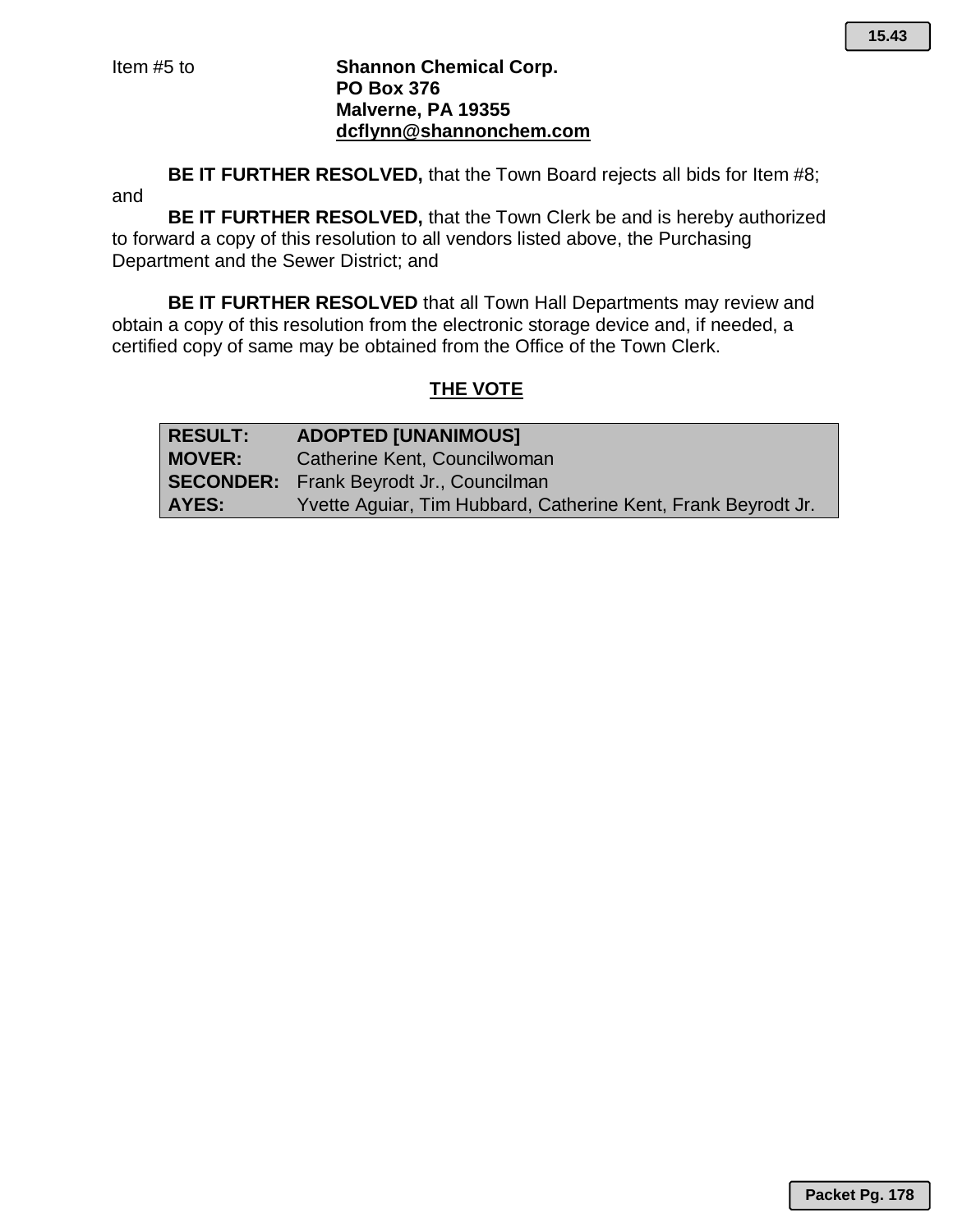# **FISCAL IMPACT STATEMENT OF PROPOSED RIVERHEAD TOWN BOARD LEGISLATION**

| Type of Legislation<br>А.                                                                                                                                                                                                                                                | Resolution x<br>Local Law        |                     |  |  |  |  |  |  |  |
|--------------------------------------------------------------------------------------------------------------------------------------------------------------------------------------------------------------------------------------------------------------------------|----------------------------------|---------------------|--|--|--|--|--|--|--|
| <b>B.</b><br>Title of Proposed Legislation: Award and Reject Bids for Chemicals for Riverhead Sewer District                                                                                                                                                             |                                  |                     |  |  |  |  |  |  |  |
| C.<br>Purpose of Proposed Legislation:                                                                                                                                                                                                                                   |                                  |                     |  |  |  |  |  |  |  |
| Will the Proposed Legislation Have a Fiscal Impact?<br>Yes x<br>D.<br>No                                                                                                                                                                                                 |                                  |                     |  |  |  |  |  |  |  |
| If the answer to section D is "yes", select (a) or (b) below and initial or detail as applicable:<br>Е.                                                                                                                                                                  |                                  |                     |  |  |  |  |  |  |  |
| The fiscal impact can be absorbed by Town/department existing resources set forth in approved Town Annual Budget<br>(a)<br>(example:routine and budgeted procurement of goods/services)*if selecting E(a), please initial then skip items F,G and<br>complete H,I and J; |                                  |                     |  |  |  |  |  |  |  |
| or<br>The description/explanation of fiscal impact is set forth as follows:<br>(b)                                                                                                                                                                                       |                                  |                     |  |  |  |  |  |  |  |
| If the answer to E required description/explanation of fiscal impact (E(b)), please describe total Financial Cost of Funding over<br>F.<br>5 Years                                                                                                                       |                                  |                     |  |  |  |  |  |  |  |
| <b>Proposed Source of Funding</b><br>G.<br>Appropriation Account to be Charged: ES5-8-8189-415-000-00000                                                                                                                                                                 |                                  |                     |  |  |  |  |  |  |  |
| Grant or other Revenue Source:                                                                                                                                                                                                                                           |                                  |                     |  |  |  |  |  |  |  |
| Appropriation Transfer (list account(s) and amount):                                                                                                                                                                                                                     |                                  |                     |  |  |  |  |  |  |  |
|                                                                                                                                                                                                                                                                          |                                  |                     |  |  |  |  |  |  |  |
| H. Typed Name &<br>Title of                                                                                                                                                                                                                                              | Signature of Preparer<br>Ι.      | J. Date<br>12/22/20 |  |  |  |  |  |  |  |
| Preparer: Teresa<br><b>Baldinucci</b>                                                                                                                                                                                                                                    |                                  |                     |  |  |  |  |  |  |  |
| sa Baldinucci                                                                                                                                                                                                                                                            |                                  |                     |  |  |  |  |  |  |  |
|                                                                                                                                                                                                                                                                          | 1/5/2021<br>Teresa Baldinucci    |                     |  |  |  |  |  |  |  |
| K. Accounting Staff<br>Name & Title                                                                                                                                                                                                                                      | L. Signature of Accounting Staff | M. Date<br>12/28/20 |  |  |  |  |  |  |  |
| William Rothaar,<br>Accounting                                                                                                                                                                                                                                           | William Rotham                   |                     |  |  |  |  |  |  |  |
| Department                                                                                                                                                                                                                                                               | <b>William Rothaar</b>           |                     |  |  |  |  |  |  |  |